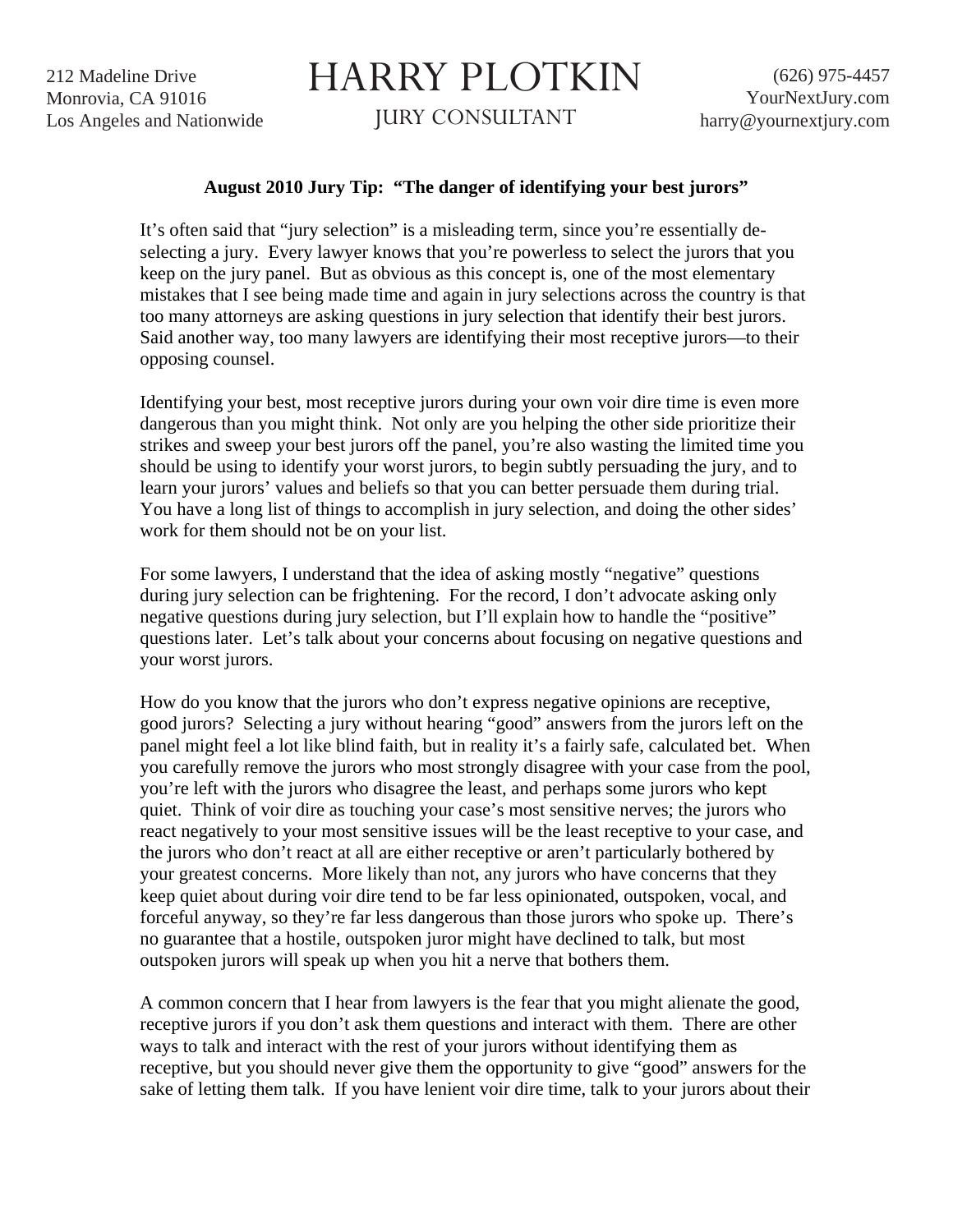jobs or about similar experiences, without probing too far into judgmental opinions. Talk to them about their values and their beliefs without asking them to express sympathy, skepticism, or suspicions about the case or about lawsuits in general. Shining a light on your best jurors will only get them off the panel, while keeping your best jurors in the dark forces your opposing counsel to make uneducated guesses with their strikes.

Perhaps the most common fear among lawyers is that too many negative questions might present your case in a bad light, or that too many negative answers from the bad jurors might taint the rest of the jury panel. I've talked about this topic in several jury tips, most recently in February 2008, and you've probably heard similar views elsewhere. What one outspoken juror says will never change what another juror believes. Using the wonderfully-polarizing topic of politics to make my point, if you're a liberal, listening to a conservative radio host won't transform you into a conservative; in fact, it will probably reinforce your own opposing beliefs. Don't worry about negative questions or negative answers tainting your jurors, as long as you're using them to identify your worst jurors.

In reality, you should be more worried about the exact opposite—persuading your jurors too early during jury selection. The goal of any trial is obviously to win over your jurors, and the goal of any jury selection is to leave the remaining jurors receptive to your case, but winning over your jurors TOO early is a recipe for disaster. Too often I've seen lawyers present such a persuasive, slam-dunk view of their case early on—especially in courtrooms that allow the lawyers to give brief "mini-opening" statements before voir dire begins. Persuading the jurors too early only encourages them to be outspoken and supportive, to the point of talking their way off the jury. I've seen mini-openings done so well that dozens of receptive jurors had to be excused for cause when they expressed views so supportive of one side and criticized the other side so harshly that it was clear they had already begun drawing conclusions about the case and could no longer be impartial. Even without a mini-opening, I've seen lawyers focus so heavily on convincing jurors of the strengths of their case during jury selection that the same thing happens; convinced jurors talk their way off for cause, and the least receptive jurors are the only jurors left. Case lost.

So when should you persuade the jurors during voir dire, and how? There is one form of persuasion that you can never start too early or go overboard with—building your own credibility with the jurors by being personable, listening to their questions, showing them that you understand their concerns, and most importantly showing them that you can listen to and understand the viewpoints of jurors who disagree with you. But when it comes to persuading jurors about your case itself, there are a few dangers to avoid. You cannot persuade the jurors too overtly, or you'll get a tongue-lashing from your judge. You cannot persuade the jurors too early, or you'll lose your best jurors to cause challenges. And you cannot persuade the jurors with individual questioning, or you'll identify your most receptive jurors to the other side.